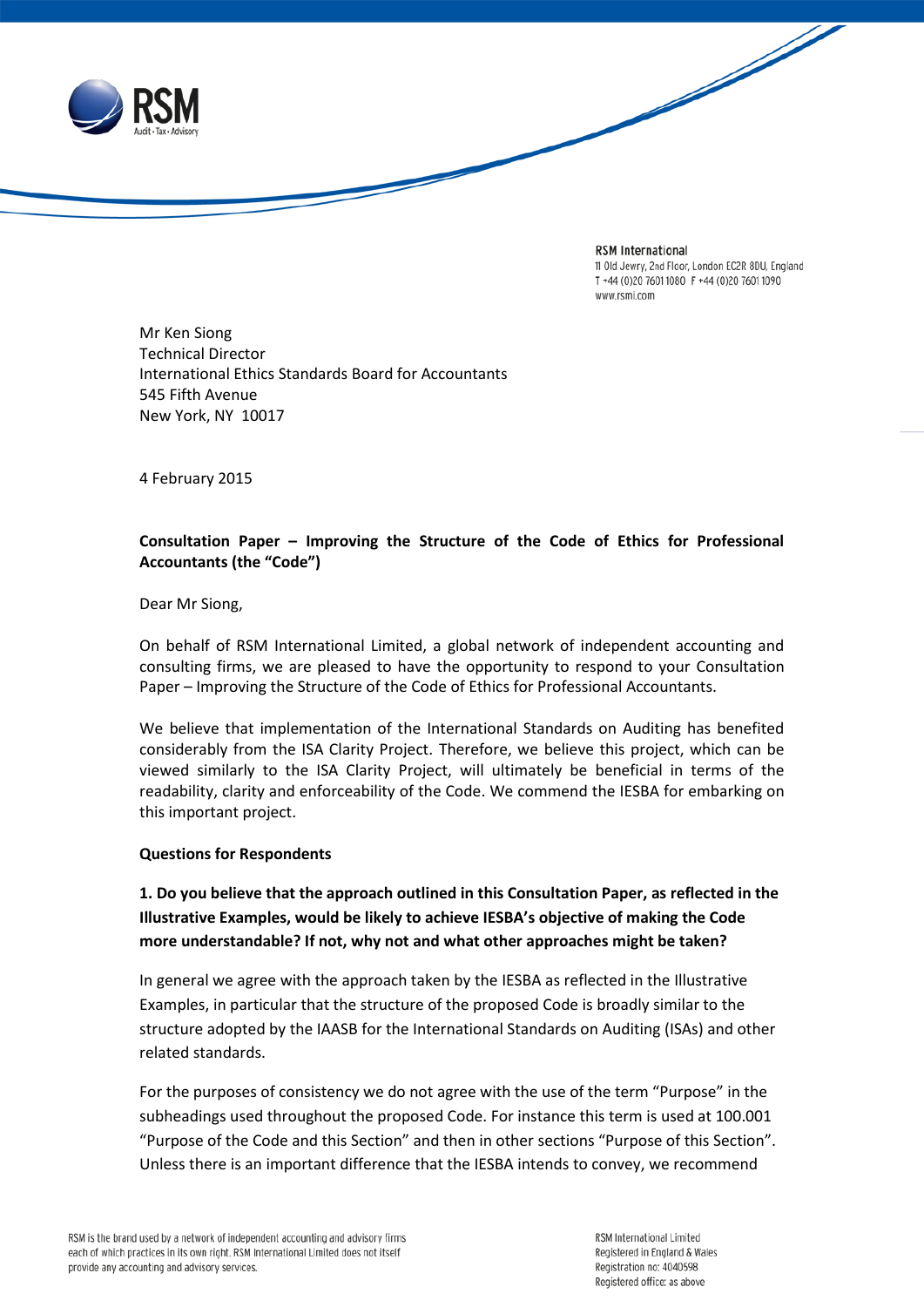

the use of the more commonly used term "Objective", which is also the term used in the ISAs.

For the purposes of readability we do not agree with the use of blue highlighting or underlying in the printed or PDF versions of the document. We believe use of these formatting tools in these documents to be a distraction from the content. However, as described below we do believe certain formatting features to be of value to the website version of the document.

**2. Do you believe that the approach outlined in this Consultation Paper, as reflected in the Illustrative Examples would be likely to make the Code more capable of being adopted into laws and regulations, effectively implemented and consistently applied? If not, why not and what other approaches might be taken?**

Yes, by stating the requirements of the Code clearly and separately from guidance national and regional lawmakers and regulators should be able to implement the Code more effectively.

**3. Do you have any comments on the suggestions as to the numbering and ordering of the content of the Code (including reversing the order of extant Part B and Part C), as set out in paragraph 20 of the Consultation Paper?**

We have no comments on the numbering and agree with reversing the extant Parts B and C for the reasons given in paragraph 20 of the Consultation Paper.

## **4. Do you believe that issuing the provisions in the Code as separate standards or rebranding the Code, for example as International Standards on Ethics, would achieve benefits such as improving the visibility or enforceability of the Code?**

We do not agree with issuing the contents of the Code as separate standards because the subjects included in the Code are highly related, the Code is not excessively long to warrant division and it is likely that separate standards would be published or presented together.

We do not believe it necessary to rename the Code because it is not likely to impact enforcement. We believe that clarifying the requirements of the Code is more likely to improve enforcement rather than more superficial terminology changes.

### **5. Do you believe that the suggestions as to use of language, as reflected in the Illustrative Examples, are helpful? If not, why not?**

Yes, we agree with the methods used in the Illustrative Examples to enhance the readability and clarity of the Code.

However, rather than the use of underlining or highlighting in the printed and PDF version of the Code we believe that a comprehensive Glossary of defined or key terms should be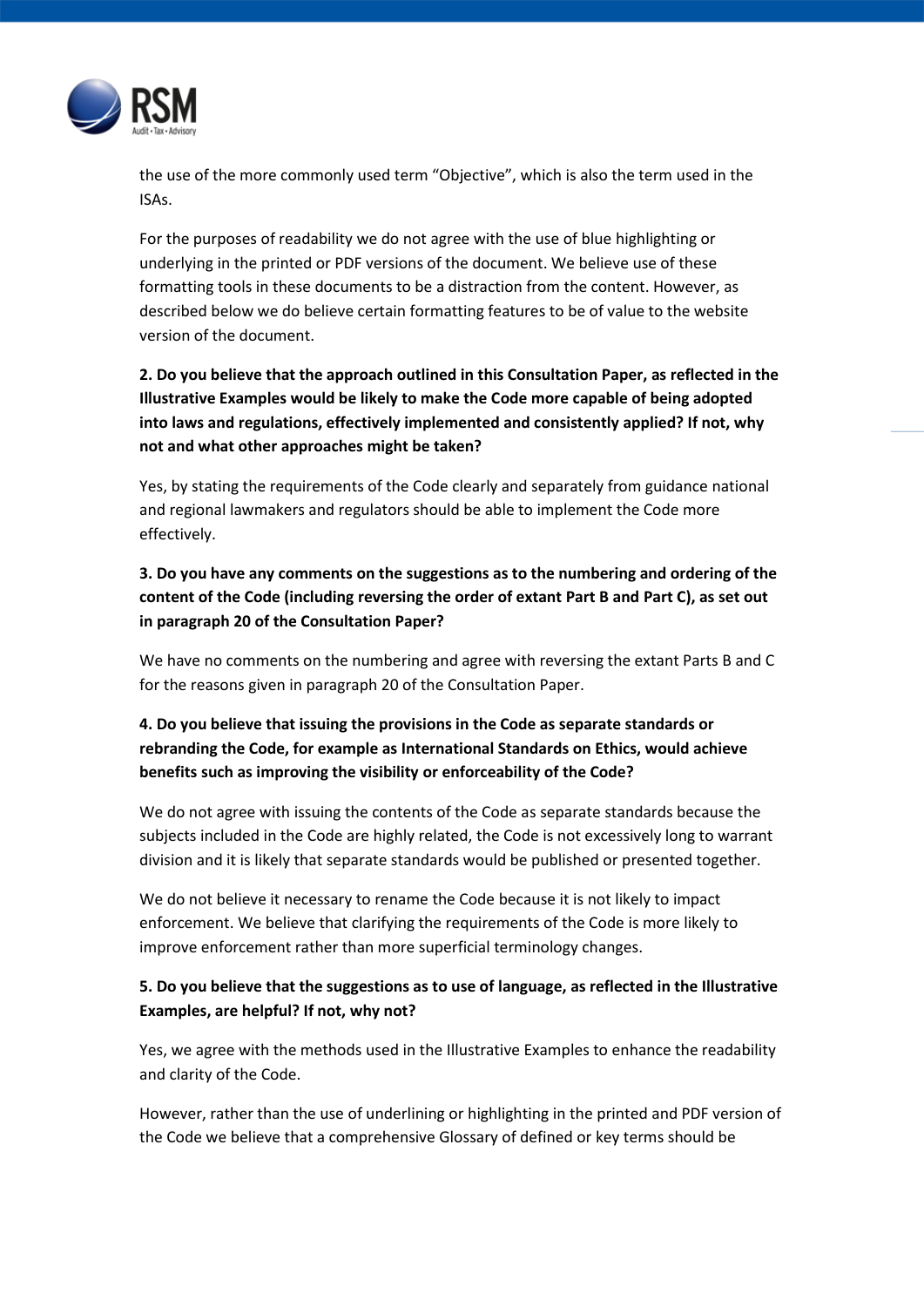

included between the Preface and Part one. The first use of a defined or key term in a section could be referenced back to the Glossary by way of a footnote.

For the web version of the Code we agree that a more interactive method of presenting defined or key terms may be used, such as hyperlinks and hover effects. However, we do recommend that these effects are used subtlety to enhance the readability and clarity of the Code and not to distract readers with too much noise on the screen, because for many the web version of the Code will be their primary reference.

# **6. Do you consider it is necessary to clarify responsibility in the Code? If so, do you consider that the illustrative approach to responsibility is an appropriate means to enhance the usability and enforceability of the Code? If not, what other approach would you recommend?**

We agree that it is necessary to clarify responsibility within the Code to address feedback from IOSCO and other stakeholders, which repeats previously cross-referenced materials within ISQC1 and ISAs because the Code is used by professional accountants who do not provide assurance services, who are the primary users of those other standards.

We agree that an illustrative approach to responsibility is an appropriate means to enhance the use and enforcement of the Code.

### **7. Do you find the examples of responsible individuals illustrated in paragraph 33 useful?**

We agree with the examples of responsible people included in paragraphs 33a and 33b. However, we do not believe that the statement in paragraph 33c adds clarity to the Code because the statement does not explain how the individual is identified as being a responsible individual. Further, 33c seems to subsume the individuals identified in 33a and 33b and thus seems to indicate that anyone could be a responsible individual which is not helpful to users of the Code.

## **8. Do you have any comments on the suggestions for an electronic version of the Code, including which aspects might be particularly helpful in practice?**

As explained above we believe that hyperlinks and hover effects could enhance the web version of the Code.

## **9. Do you have any comments on the indicative timeline described in Section VIII of this Paper?**

No comments.

### **10. Do you have any other comments on the matters set out in the Consultation Paper?**

No further comments.